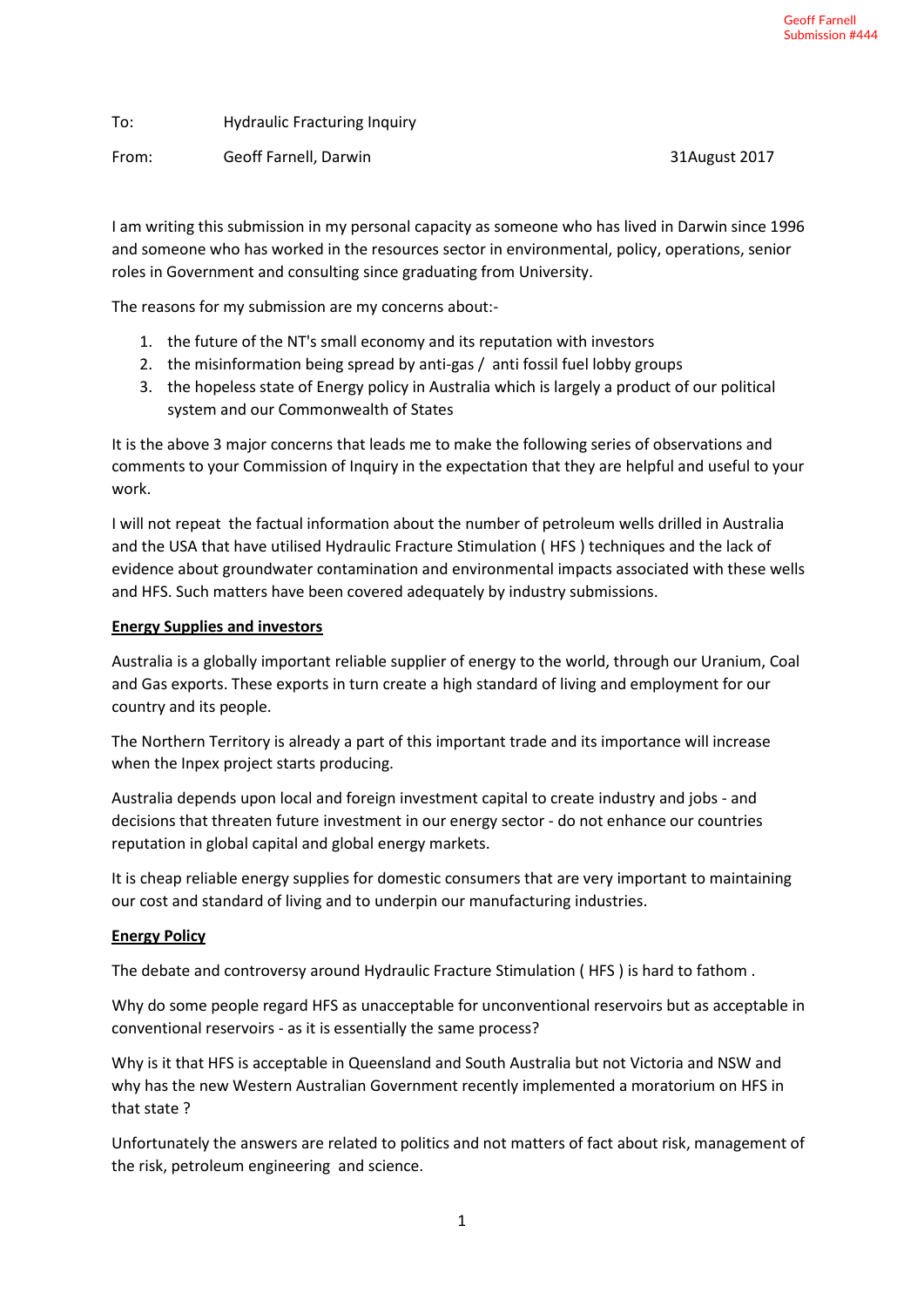## **Mereenie, Palm Valley, Dingo**

These onshore NT petroleum fields have had many, many wells drilled, that have undergone HFS and these fields have supplied gas and hence electricity to the NT and its towns and cities for many years, and in fact they still supply Alice Springs with electricity. No evidence exists of any deleterious impacts of the operations of these petroleum fields and their HFS activities.

I assume that people in the NT who used and still use electricity generated by the gas from these fields are grateful for the electricity – unless of course they have no need for such electricity.

I wonder if people who want to ban HFS in Central Australia realize the above ?

I also understand from expert hydrologists that in future HFS maybe used in the Amadeus basin and in other sedimentary basins in the NT in order to develop water supplies in remote communities.

So yes, HFS is a very important activity for the wellbeing of our modern society.

Given the track record of HFS in the Central Australian petroleum fields, I understand that the current fuss and controversy now about HFS operations by elements of our society is about stopping the use of fossil fuels and hence gas by objecting to the HFS activity / process.

## **The NT Economy**

Unfortunately the NT is a mendicant state, dependent upon the welfare of other taxpayers in the Commonwealth of Australia to subsidize our local economy and lifestyle and as our population has recently declined then so does our GST receipts from the Commonwealth. Some commentators then complain about the shortfall in Commonwealth revenues.

Instead of complaining about GST shortfalls, we should focus on growing the NT economy to provide industry and jobs – outside of the public sector. The claims by others that an onshore gas industry would threaten other industries and their jobs are fanciful and scaremongering by the anti onshore gas / anti fossil fuel lobby groups. For example - has central Australian tourism and pastoral activities declined due to HFS activities since 1967 ?

Why should other taxpayers in our nation keep subsidising the Northern Territory, when we aren't prepared to develop our own industries such as onshore gas and its associated support sectors? Or is part of the anti-onshore gas industry logic – offshore petroleum fields and associated industries that supply and support projects such as Inpex and COP / Darwin LNG are good ( ie out of sight, out of mind) but onshore fields and developments are bad?

#### **The Beetaloo Basin**

I can understand the Commission of Inquiry has a focus on the Beetaloo Basin, as that is where the recent high profile (Origin, Santos, Pangaea) wells have been drilled.

However in the minerals exploration industry, Governments do not limit commodity exploration such as iron ore, gold, coal, copper, zinc, nickel, rare earths etc to particular regions in the Northern Territory. Governments who actually own the commodity / mineral - just issue an Exploration License with a set of rules and the activity happens.

Given that approximately 200 petroleum wells have been drilled in the NT in total, which has a land mass approximately 2.5 times the size of Texas, then to limit the future wealth and energy production from a future onshore petroleum industry confined to Beetaloo only - seems a very